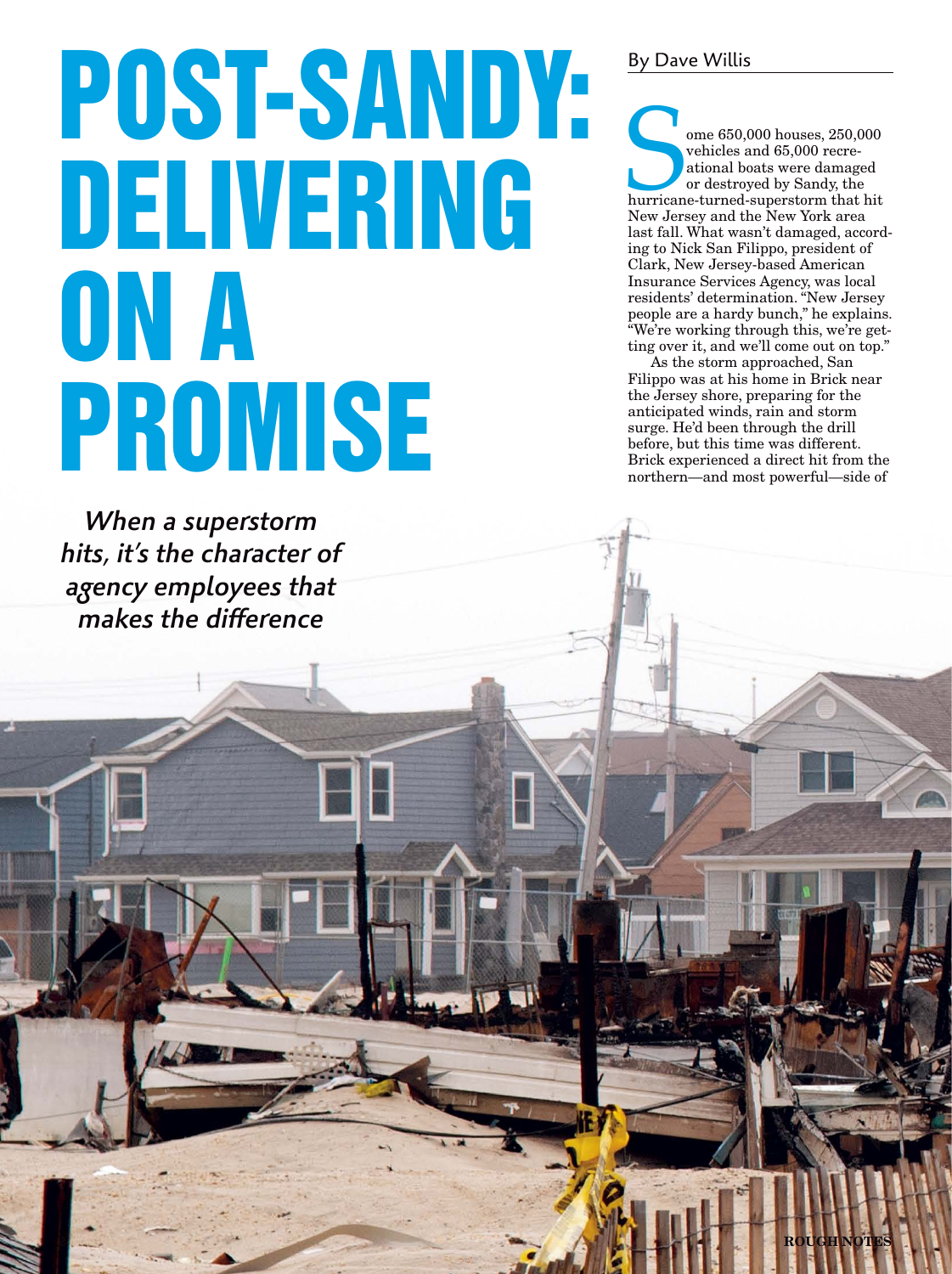## **Sandy's east coast damage totals**

### 65,000 Boats 650,000 Houses 250,000 Vehicles

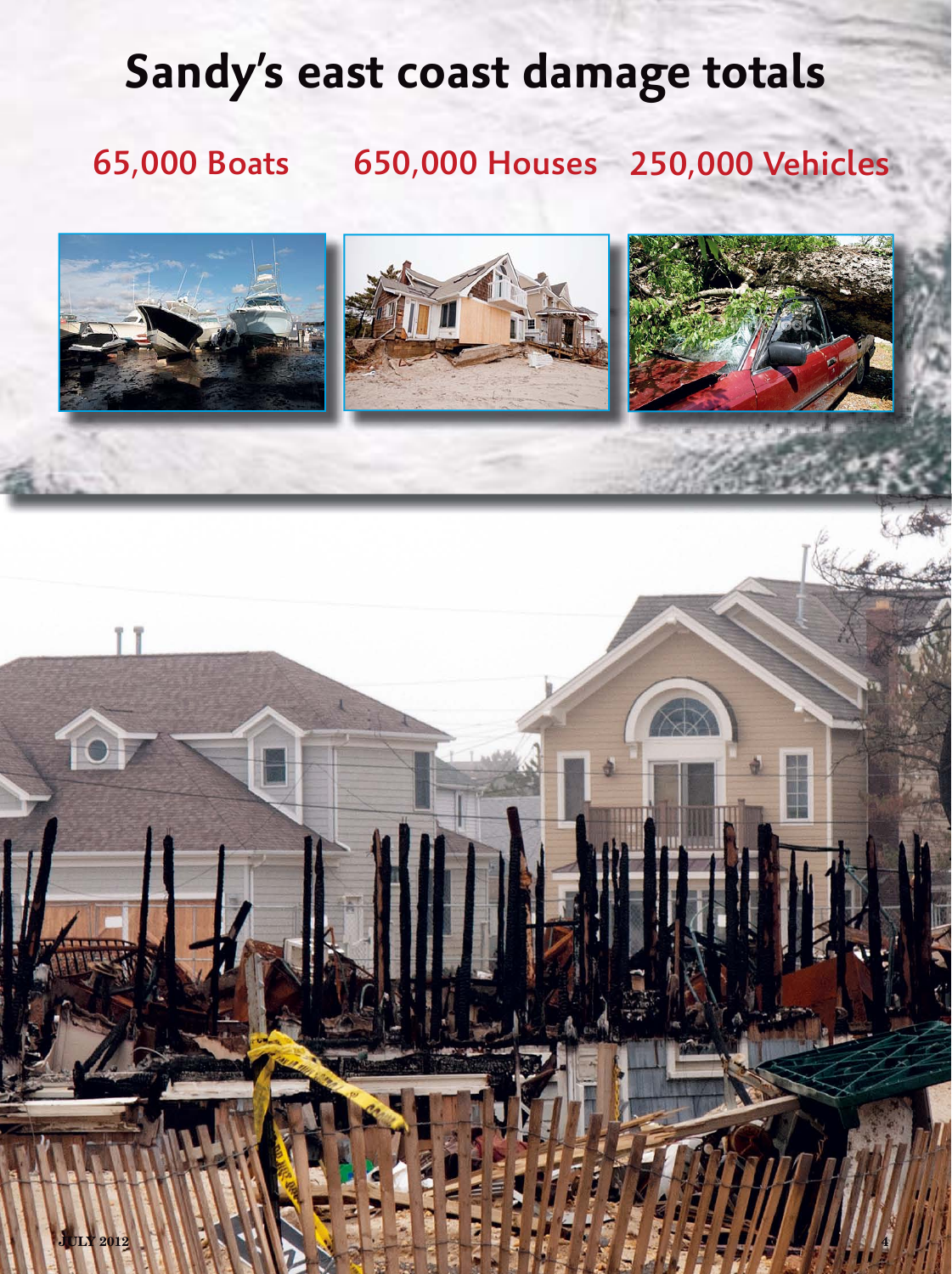the then-westbound storm. "Rain was coming in sideways, the winds were fierce and alarms were going off," he recalls. "Everyone lost power.

"One minute the water was calm; the next it was four feet over the dock," he adds. "Gas pipes ruptured, electric ity arced, and homes burned. Sand from along the barrier islands was in the bay, in homes—up to four feet deep—and on the streets."

After Sandy passed, San Filippo navigated his boat to Comstock Marina, where marina owner Don Ditzer had arranged for fuel delivery to power the boat's generator. "That let me use the boat as emergency housing," San Filippo recalls, "and I was able to maintain contact with the office as response and recovery efforts began."

Forty miles northwest, in Clark, Sandy had toppled trees, downed power lines and caused extensive property damage. "Getting to work was nearly impossible," recalls agency vice president Dawn Law. "What's normally a ten-minute drive took 45 to 50 minutes, zigzagging up and down a maze of streets to avoid downed trees."

Law had learned from Rich Kukla, president of SimpleNet Solutions, the agency's IT provider, that the office had power. She recorded a message on an office phone extension, which employees call after an emergency, letting them know the office would be open. As she made her way in, Kukla worked with Monmouth Telecom's Keith Fallon to transition the agency's phone service, which relied on cable Internet access that had been knocked out, to an emergency back-up T-1 line.

Law was joined that first morning by nearly a third of the agency's staff. "It was amazing how many showed up," Law says. It also was a good thing. "We were busy," recalls Michelle Pereira, a customer service rep. "The phones rang all day."

Clients walked in, too. "People couldn't believe we were open," says personal lines manager Anna Marie Simidzieska. "They were happy to find us up and running." Among those who showed up were the owners of a nearby dental clinic. "A tree had fallen through their building," Law says. "They had no power and they couldn't get their insurance paper work. We sat down right away and got the claim moving."

Agency employees equipped the women's restroom with blow dryers, curling irons and makeup because they had no power at home, and they set up an ironing board and iron to press their outfits. "We wanted to look pre sentable for customers who came in," Law explains. "Having this mini-salon

"T*oo many people want to buy insurance like it's a loaf of bread and they aren't interested in advice. Sandy taught them that there are*  differences in policies, *and that's a wake-up call for us to be even more diligent with clients and less willing to take 'no' for an answer."*

*—Dawn Law*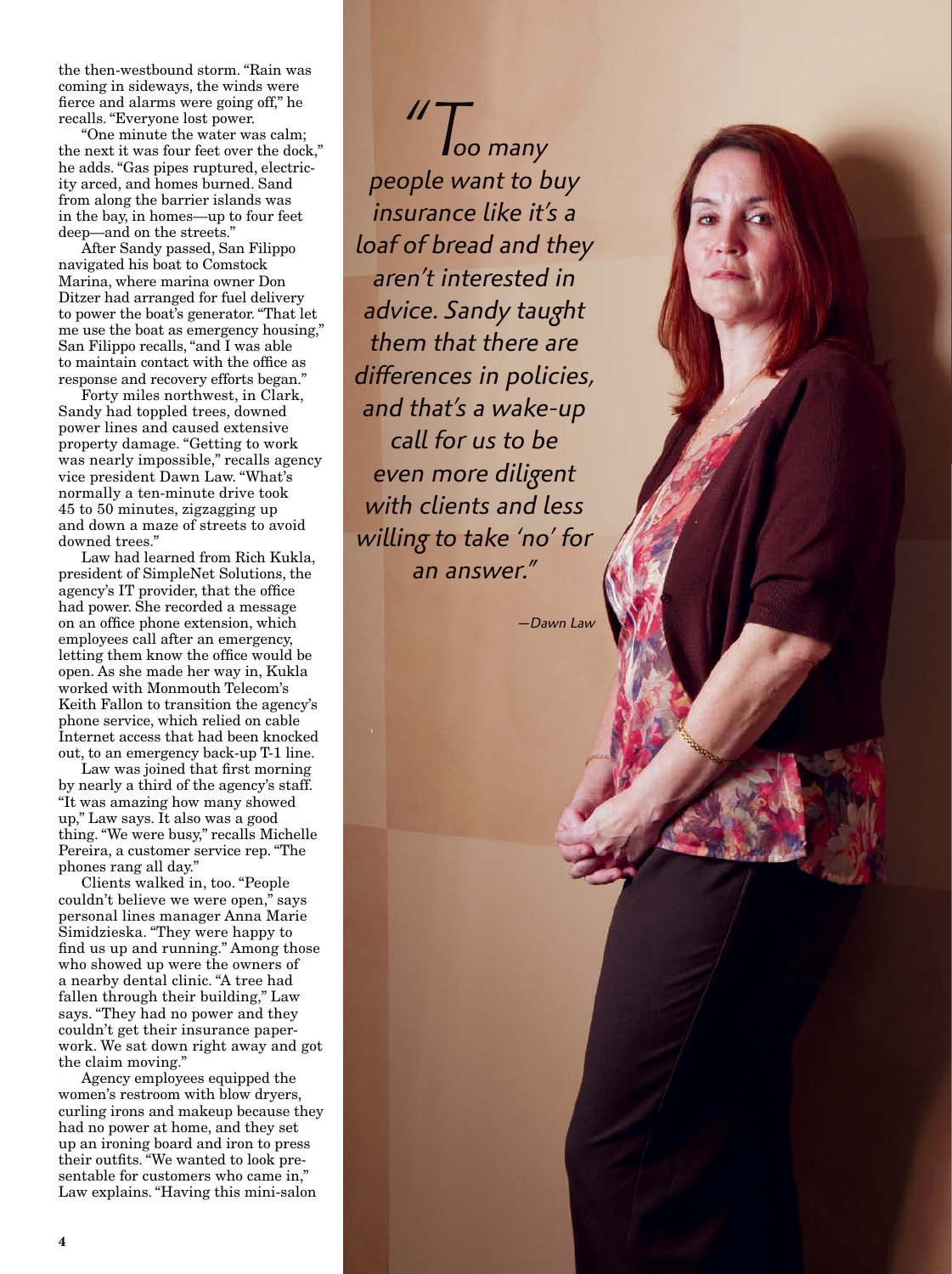

Sand was everywhere, both inside and outside of homes and businesses along the Jersey shore.

was kind of fun," in the midst of a lot of non-fun.

The collegial atmosphere generated by the personal-care station lightened things up a bit, as staff members worked through those initial post-Sandy weeks. "Things were really challenging," says customer service rep Carolyn Day. "Customers were without power—some for up to two weeks, temperatures were in the 40s, which made things worse, and people were anxious. We spent a lot of time just listening to stories and empathizing. The emotional part was particularly tough."

One customer learned that his flood claim might not be settled for up to six weeks. "He was screaming mad," Law recalls, "because he needed to get his heat back on. A heating contractor could do the work, but needed the money up front. The adjuster had been out, so we told him to get it fixed and wait for the check."

The customer broke down and admitted he didn't have the money to do that, so agency employees offered to advance the money. "That stopped him in his tracks," Law says. "He said, 'I can't believe you offered that.' We had

*Nick San Filippo (right) thanks Keith Fallon of Monmouth Telecom for making possible a quick transition from the agency's regular phone line service to an emergency backup line.*

a very touching conversation, and he was very emotional about it." Grateful for the offer, he ended up borrowing from a family member.

Another customer, a 77-year-old man, had been in his home without heat or power for seven days. "Nick offered to put him up in a hotel, but he said, 'No, I can't take a handout,' Law says. "People still have a lot of pride." The man came into the office a few days later to personally thank the staff. "He actually recorded a

testimonial, mentioning how helpful it was to have us here, which is on our Web site," she adds.

In time, the staff worked through the challenges. "All told, we received close to 450 claims here in the office," Law says. "Most commercial claims come to the office, and personal lines claims often go to the carrier directly, but we were more involved than normal with personal lines claims because some customers didn't have carrier info handy. It was very, very hectic."